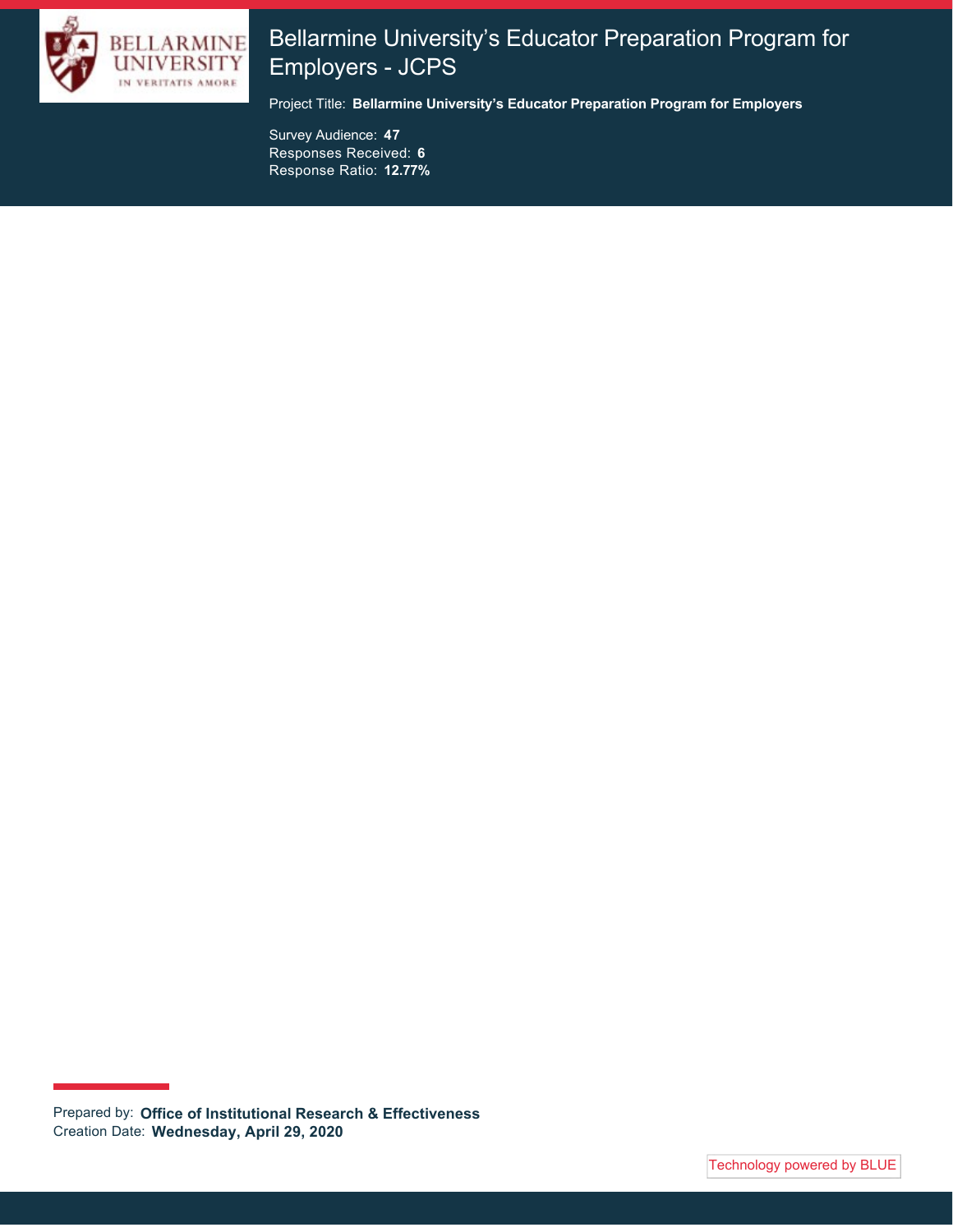# **How many of the teachers in your school from the School of Education have a specialization in:**

| 1. English Language Arts  |                |            | 2. Mathematics                 |                  |
|---------------------------|----------------|------------|--------------------------------|------------------|
| Options                   | Count          | Percentage | Options<br>Count               | Percentage       |
| 0                         | 2              | 66.67%     | $\overline{2}$<br>$\mathbf 0$  | 66.67%           |
| $\mathbf{1}$              | $\overline{1}$ | 33.33%     | $\mathbf 0$<br>$\mathbf{1}$    | 0.00%            |
| 2                         | $\pmb{0}$      | 0.00%      | $\overline{2}$<br>0            | 0.00%            |
| $\ensuremath{\mathsf{3}}$ | $\overline{0}$ | 0.00%      | $\mathbf{3}$<br>$\mathbf{0}$   | 0.00%            |
| 4                         | $\pmb{0}$      | 0.00%      | $\overline{4}$<br>1            | 33.33%           |
| $5 - 10$                  | $\pmb{0}$      | 0.00%      | $5 - 10$<br>$\pmb{0}$          | 0.00%            |
| More than 10              | $\mathbf 0$    | 0.00%      | More than 10<br>0              | 0.00%            |
| 3. Social Studies         |                |            | 4. Science                     |                  |
| Options                   | Count          | Percentage | Options                        | Count Percentage |
| 0                         | $\overline{2}$ | 66.67%     | $\overline{2}$<br>0            | 100.00%          |
| 1                         | $\mathbf{1}$   | 33.33%     | $\mathbf 0$<br>$\mathbf{1}$    | 0.00%            |
| 2                         | $\pmb{0}$      | 0.00%      | $\pmb{0}$<br>$\overline{2}$    | 0.00%            |
| $\sqrt{3}$                | $\pmb{0}$      | 0.00%      | $\mathbf{3}$<br>$\overline{0}$ | 0.00%            |
| 4                         | $\pmb{0}$      | 0.00%      | 0<br>$\overline{4}$            | 0.00%            |
| $5 - 10$                  | $\mathbf 0$    | 0.00%      | $5 - 10$<br>$\pmb{0}$          | 0.00%            |
| More than 10              | $\pmb{0}$      | 0.00%      | More than 10<br>0              | 0.00%            |
| 5. Art                    |                |            | 6. Music                       |                  |
| Options                   | Count          | Percentage | Options<br>Count               | Percentage       |
| 0                         | 1              | 33.33%     | $\pmb{0}$<br>1                 | 50.00%           |
| $\mathbf{1}$              | $\mathbf{1}$   | 33.33%     | $\mathbf{1}$<br>$\mathbf{1}$   | 50.00%           |
| 2                         | 1              | 33.33%     | $\overline{2}$<br>0            | 0.00%            |
| 3                         | $\overline{0}$ | 0.00%      | $\mathbf{3}$<br>$\overline{0}$ | 0.00%            |
| 4                         | $\pmb{0}$      | 0.00%      | $\overline{4}$<br>0            | 0.00%            |
| $5 - 10$                  | $\pmb{0}$      | 0.00%      | $5 - 10$<br>$\mathbf 0$        | 0.00%            |
| More than 10              | $\mathbf 0$    | 0.00%      | 0<br>More than 10              | 0.00%            |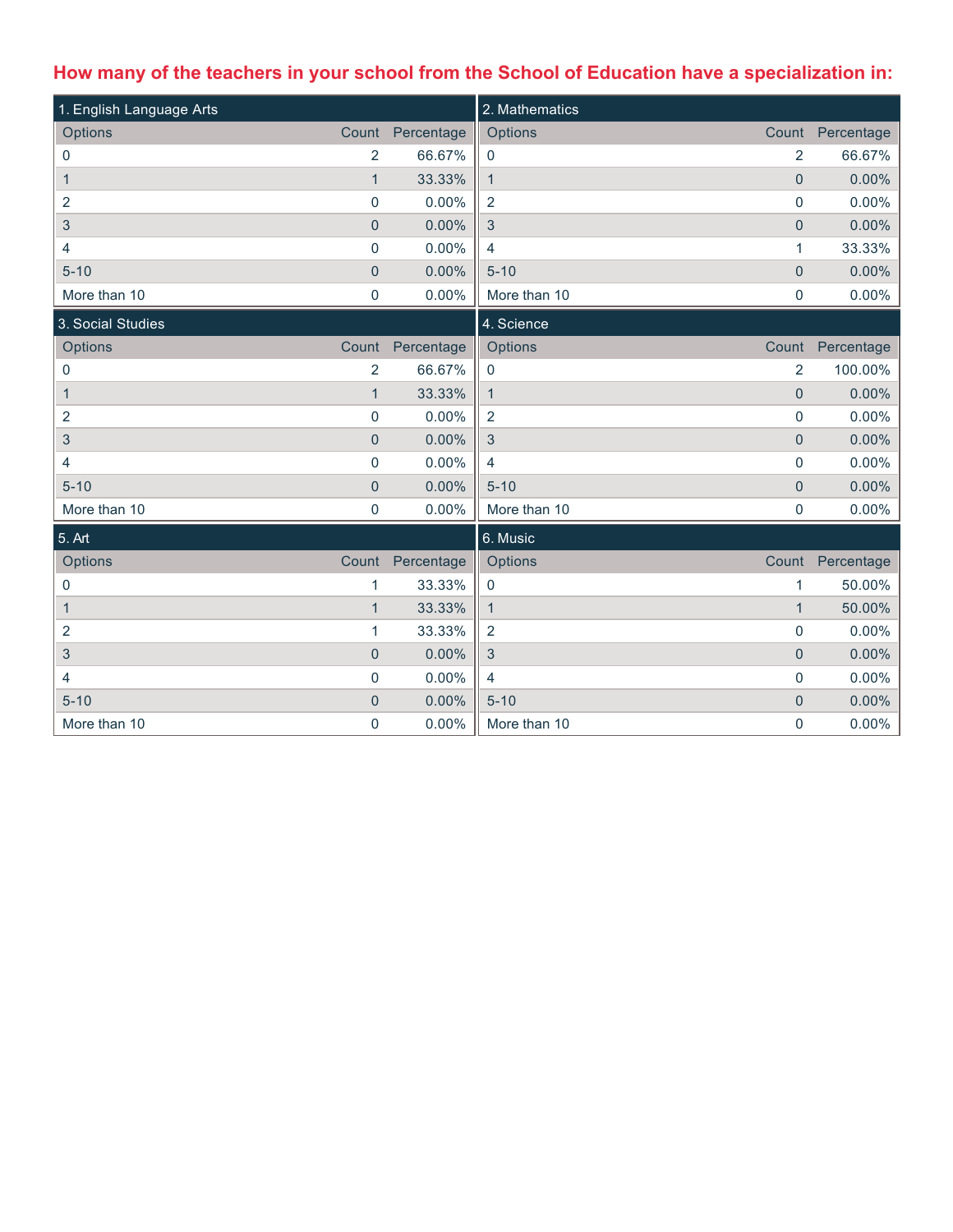## **Interstate New Teacher Assessment and Support Consortium Standards**

 $\mathcal{L}_{\mathcal{A}}$  and  $\mathcal{L}_{\mathcal{A}}$  are the set of the set of the set of  $\mathcal{A}$ 

## **Bellarmine graduates demonstrate the following observable skills and/or dispositions:**

| 1. Implements individualized developmentally appropriate<br>learning experiences for their students |                  |                  | 2. Utilizes strategies that build an inclusive learning environment<br>for all students     |                |                  |
|-----------------------------------------------------------------------------------------------------|------------------|------------------|---------------------------------------------------------------------------------------------|----------------|------------------|
| Options                                                                                             | Count            | Percentage       | Options                                                                                     |                | Count Percentage |
| <b>Disagree</b>                                                                                     | 0                | $0.00\%$         | Disagree                                                                                    | $\mathbf{0}$   | $0.00\%$         |
| Somewhat disagree                                                                                   | $\mathbf{0}$     | 0.00%            | Somewhat disagree                                                                           | $\overline{0}$ | 0.00%            |
| Somewhat agree                                                                                      | $\mathbf 0$      | 0.00%            | Somewhat agree                                                                              | 0              | 0.00%            |
| Agree                                                                                               | $\overline{4}$   | 100.00%          | Agree                                                                                       | $\overline{4}$ | 100.00%          |
| 3. Develops opportunities that support collaborative learning                                       |                  |                  | 4. Implements meaningful learning experiences for learners,<br>allowing for content mastery |                |                  |
| Options                                                                                             | Count            | Percentage       | Options                                                                                     |                | Count Percentage |
| <b>Disagree</b>                                                                                     | 0                | $0.00\%$         | Disagree                                                                                    | $\mathbf{0}$   | $0.00\%$         |
| Somewhat disagree                                                                                   | $\mathbf{0}$     | 0.00%            | Somewhat disagree                                                                           | $\overline{0}$ | 0.00%            |
| Somewhat agree                                                                                      | $\overline{0}$   | 0.00%            | Somewhat agree                                                                              | 0              | 0.00%            |
| Agree                                                                                               | $\overline{4}$   | 100.00%          | Agree                                                                                       | $\overline{4}$ | 100.00%          |
| 5. Uses diverse perspectives to engage learners' critical thinking.                                 |                  |                  | 6. Uses multiple assessment methods.                                                        |                |                  |
| Options                                                                                             |                  | Count Percentage | Options                                                                                     | Count          | Percentage       |
| <b>Disagree</b>                                                                                     | 0                | $0.00\%$         | <b>Disagree</b>                                                                             | $\mathbf{0}$   | $0.00\%$         |
| Somewhat disagree                                                                                   | $\overline{0}$   | 0.00%            | Somewhat disagree                                                                           | $\overline{0}$ | 0.00%            |
| Somewhat agree                                                                                      | 1                | 25.00%           | Somewhat agree                                                                              | $\mathbf 0$    | $0.00\%$         |
| Agree                                                                                               | 3                | 75.00%           | Agree                                                                                       | $\overline{4}$ | 100.00%          |
| 7. Implements rigorous instruction.                                                                 |                  |                  | 8. Uses multiple learning strategies                                                        |                |                  |
| Options                                                                                             | Count            | Percentage       | Options                                                                                     | Count          | Percentage       |
| <b>Disagree</b>                                                                                     | $\boldsymbol{0}$ | 0.00%            | <b>Disagree</b>                                                                             | $\mathbf 0$    | 0.00%            |
| Somewhat disagree                                                                                   | $\overline{0}$   | 0.00%            | Somewhat disagree                                                                           | $\overline{0}$ | 0.00%            |
| Somewhat agree                                                                                      | $\overline{2}$   | 50.00%           | Somewhat agree                                                                              | 1              | 25.00%           |
| Agree                                                                                               | $\overline{2}$   | 50.00%           | Agree                                                                                       | 3              | 75.00%           |
| 9. Engages in impactful professional development opportunities.                                     |                  |                  | 10. Seeks appropriate professional leadership roles                                         |                |                  |
| Options                                                                                             | Count            | Percentage       | Options                                                                                     |                | Count Percentage |
| Disagree                                                                                            | 0                | 0.00%            | <b>Disagree</b>                                                                             | 0              | 0.00%            |
| Somewhat disagree                                                                                   | $\overline{0}$   | 0.00%            | Somewhat disagree                                                                           | $\overline{0}$ | 0.00%            |
| Somewhat agree                                                                                      | 2                | 50.00%           | Somewhat agree                                                                              | 2              | 50.00%           |
| Agree                                                                                               | $\overline{2}$   | 50.00%           | Agree                                                                                       | $\overline{2}$ | 50.00%           |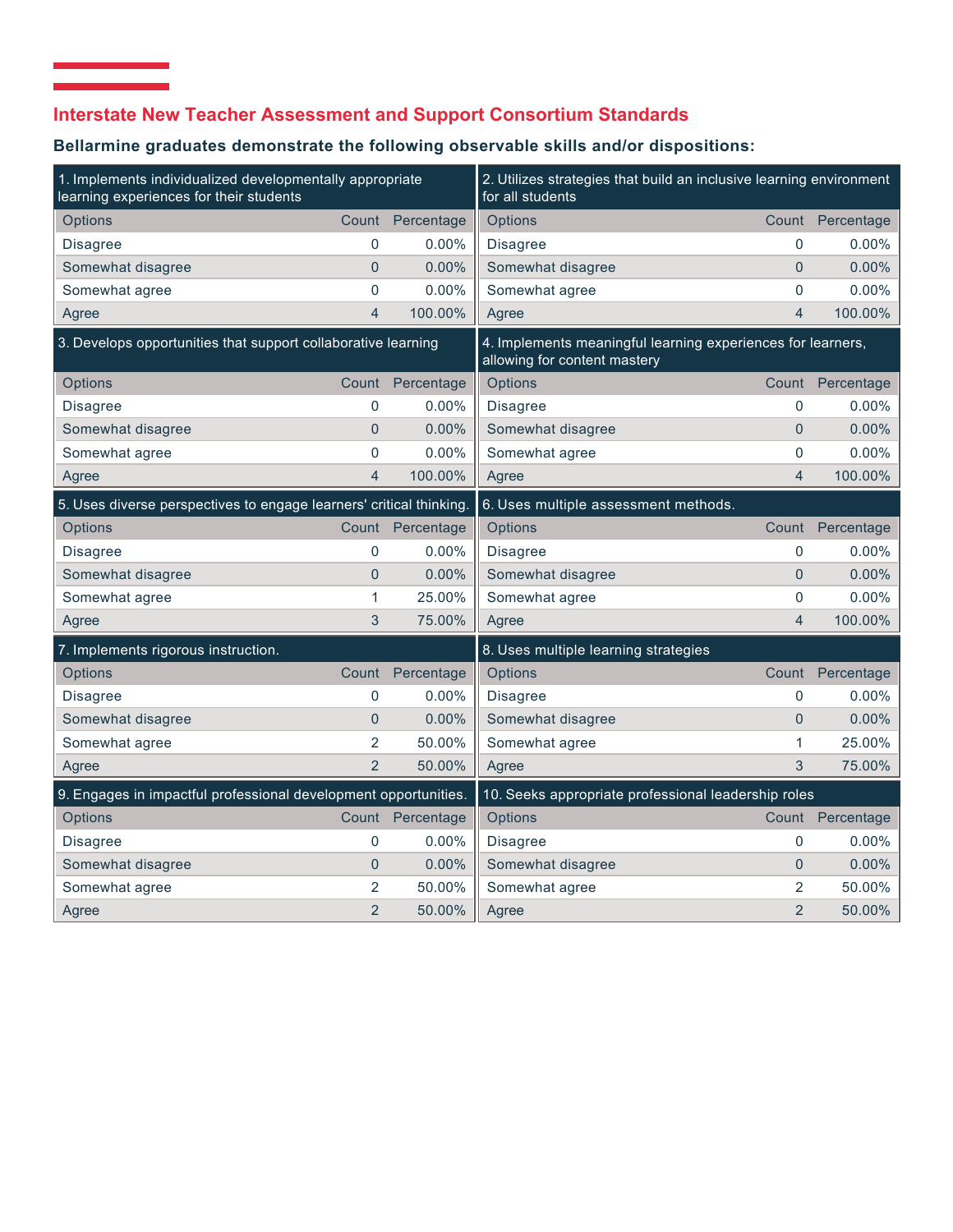**To the best of your knowledge, how many teachers in your school have received advanced credentials from the Annsley Frazier Thornton School of Education at Bellarmine University?**

| To the best of your knowledge, how many teachers in your school<br>have received advanced credentials from the Annsley Frazier<br>Thornton School of Education at Bellarmine University? |   |                  |  |  |  |
|------------------------------------------------------------------------------------------------------------------------------------------------------------------------------------------|---|------------------|--|--|--|
| Options                                                                                                                                                                                  |   | Count Percentage |  |  |  |
| 0                                                                                                                                                                                        |   | 16.67%           |  |  |  |
| 1                                                                                                                                                                                        | 2 | 33.33%           |  |  |  |
| 2                                                                                                                                                                                        |   | 16.67%           |  |  |  |
| 3                                                                                                                                                                                        | 2 | 33.33%           |  |  |  |
| 4                                                                                                                                                                                        | O | $0.00\%$         |  |  |  |
| $5 - 10$                                                                                                                                                                                 | O | $0.00\%$         |  |  |  |
| More than 10                                                                                                                                                                             |   | 0.00%            |  |  |  |

### **How many of the teachers in your school from the School of Education have advanced credentials in the area of Literacy Specialist?**

| How many of the teachers in your school from the School of<br>Education have advanced credentials in the area of Literacy<br>Specialist? |       |            |  |  |  |
|------------------------------------------------------------------------------------------------------------------------------------------|-------|------------|--|--|--|
| <b>Options</b>                                                                                                                           | Count | Percentage |  |  |  |
| 0                                                                                                                                        | 3     | 60.00%     |  |  |  |
| 1                                                                                                                                        | 1     | 20.00%     |  |  |  |
| $\mathcal{P}$                                                                                                                            | O     | $0.00\%$   |  |  |  |
| 3                                                                                                                                        |       | 20.00%     |  |  |  |
| 4                                                                                                                                        | ∩     | $0.00\%$   |  |  |  |
| $5 - 10$                                                                                                                                 | 0     | $0.00\%$   |  |  |  |
| More than 10                                                                                                                             |       | $0.00\%$   |  |  |  |

### **How many of the teachers in your school from the School of Education have advanced credentials in the area of Teacher Leadership?**

| How many of the teachers in your school from the School of<br>Education have advanced credentials in the area of Teacher<br>Leadership? |       |            |  |  |  |
|-----------------------------------------------------------------------------------------------------------------------------------------|-------|------------|--|--|--|
| Options                                                                                                                                 | Count | Percentage |  |  |  |
| 0                                                                                                                                       | 3     | 60.00%     |  |  |  |
| 1                                                                                                                                       | 2     | 40.00%     |  |  |  |
| 2                                                                                                                                       | ∩     | $0.00\%$   |  |  |  |
| 3                                                                                                                                       | O     | $0.00\%$   |  |  |  |
| 4                                                                                                                                       | U     | $0.00\%$   |  |  |  |
| $5 - 10$                                                                                                                                | O     | $0.00\%$   |  |  |  |
| More than 10                                                                                                                            | ∩     | $0.00\%$   |  |  |  |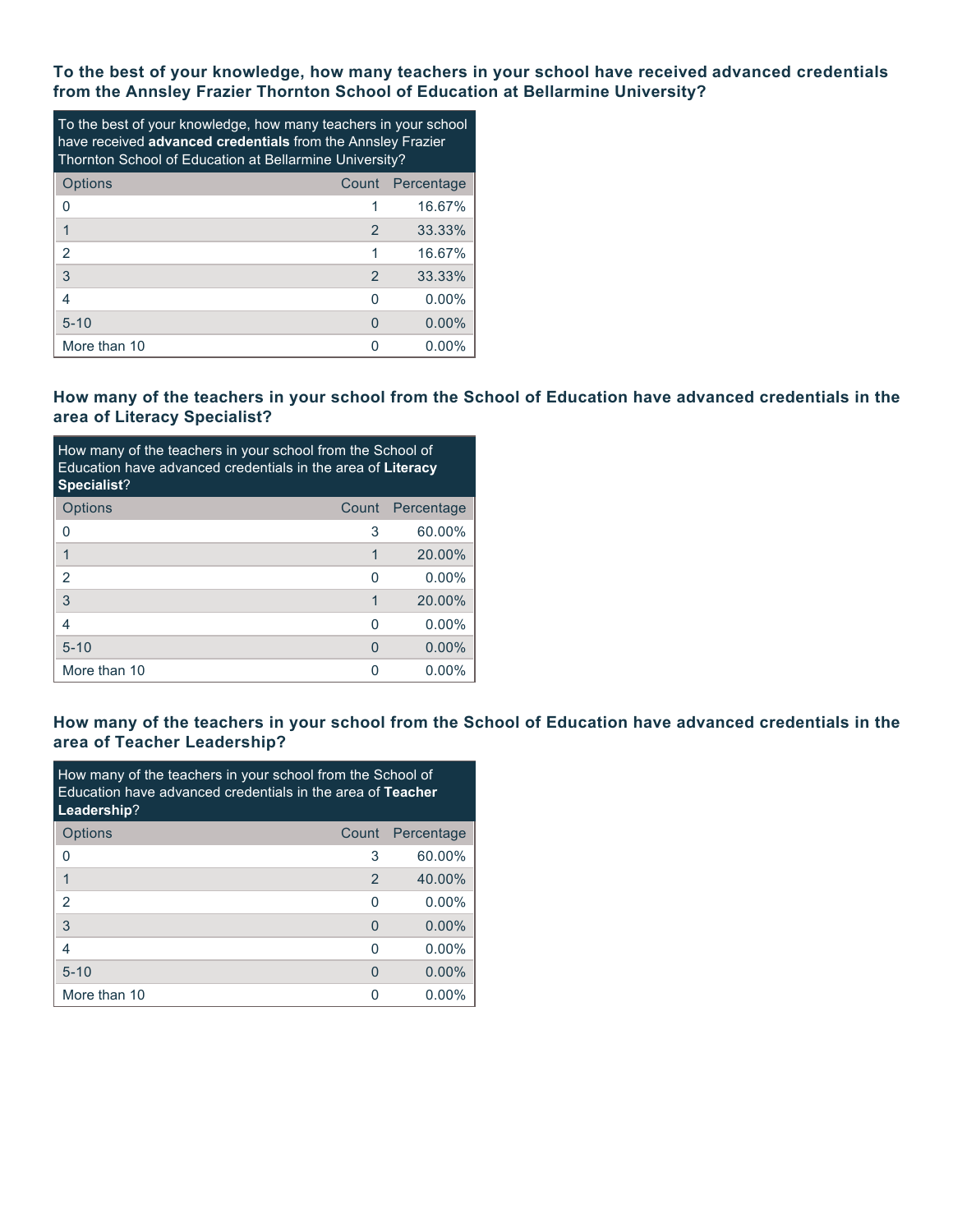**How many of the teachers in your school from the School of Education have advanced credentials in the area of School Leadership Administration?**

| How many of the teachers in your school from the School of<br>Education have advanced credentials in the area of <b>School</b><br><b>Leadership Administration?</b> |       |            |  |  |  |
|---------------------------------------------------------------------------------------------------------------------------------------------------------------------|-------|------------|--|--|--|
| Options                                                                                                                                                             | Count | Percentage |  |  |  |
| 0                                                                                                                                                                   | 2     | 40.00%     |  |  |  |
|                                                                                                                                                                     | 3     | 60.00%     |  |  |  |
| 2                                                                                                                                                                   | O     | $0.00\%$   |  |  |  |
| 3                                                                                                                                                                   | O     | $0.00\%$   |  |  |  |
| 4                                                                                                                                                                   | ∩     | $0.00\%$   |  |  |  |
| $5 - 10$                                                                                                                                                            | O     | $0.00\%$   |  |  |  |
| More than 10                                                                                                                                                        | n     | $0.00\%$   |  |  |  |

## **Teacher Leader Model Standards**

### **Bellarmine graduates demonstrate the following observable skills and/or dispositions:**

| 1. Creates a collaborative environment.    |                |            | 2. Facilitates the use of systemic inquiry                              |                |            |
|--------------------------------------------|----------------|------------|-------------------------------------------------------------------------|----------------|------------|
| <b>Options</b>                             | Count          | Percentage | Options                                                                 | Count          | Percentage |
| <b>Disagree</b>                            | $\mathbf 0$    | $0.00\%$   | <b>Disagree</b>                                                         | $\Omega$       | $0.00\%$   |
| Somewhat disagree                          | $\mathbf{0}$   | 0.00%      | Somewhat disagree                                                       | $\mathbf{0}$   | 0.00%      |
| Somewhat agree                             | $\mathbf 0$    | $0.00\%$   | Somewhat agree                                                          | 0              | $0.00\%$   |
| Agree                                      | 2              | 100.00%    | Agree                                                                   | 2              | 100.00%    |
| 3. Promotes continuous improvement         |                |            | 4. Models behavior that promotes continual instructional<br>improvement |                |            |
| Options                                    | Count          | Percentage | Options                                                                 | Count          | Percentage |
| <b>Disagree</b>                            | 0              | $0.00\%$   | <b>Disagree</b>                                                         | $\mathbf 0$    | $0.00\%$   |
| Somewhat disagree                          | $\overline{0}$ | $0.00\%$   | Somewhat disagree                                                       | $\overline{0}$ | $0.00\%$   |
| Somewhat agree                             | $\mathbf 0$    | $0.00\%$   | Somewhat agree                                                          | $\Omega$       | 0.00%      |
| Agree                                      | $\overline{2}$ | 100.00%    | Agree                                                                   | $\overline{2}$ | 100.00%    |
| 5. Optimizes school improvement strategies |                |            | 6. Facilitates collaboration among stakeholders                         |                |            |
| Options                                    | Count          | Percentage | Options                                                                 | Count          | Percentage |
| <b>Disagree</b>                            | $\mathbf 0$    | $0.00\%$   | <b>Disagree</b>                                                         | $\mathbf{0}$   | $0.00\%$   |
| Somewhat disagree                          | $\mathbf{0}$   | 0.00%      | Somewhat disagree                                                       | $\Omega$       | 0.00%      |
| Somewhat agree                             | $\mathbf 0$    | $0.00\%$   | Somewhat agree                                                          | $\mathbf 0$    | $0.00\%$   |
| Agree                                      | $\overline{2}$ | 100.00%    | Agree                                                                   | $\overline{2}$ | 100.00%    |
| 7. Advocates for educational policy        |                |            |                                                                         |                |            |
| Options                                    | Count          | Percentage |                                                                         |                |            |
| <b>Disagree</b>                            | $\mathbf 0$    | $0.00\%$   |                                                                         |                |            |
| Somewhat disagree                          | $\overline{0}$ | $0.00\%$   |                                                                         |                |            |
| Somewhat agree                             | $\mathbf 0$    | 0.00%      |                                                                         |                |            |
| Agree                                      | $\overline{2}$ | 100.00%    |                                                                         |                |            |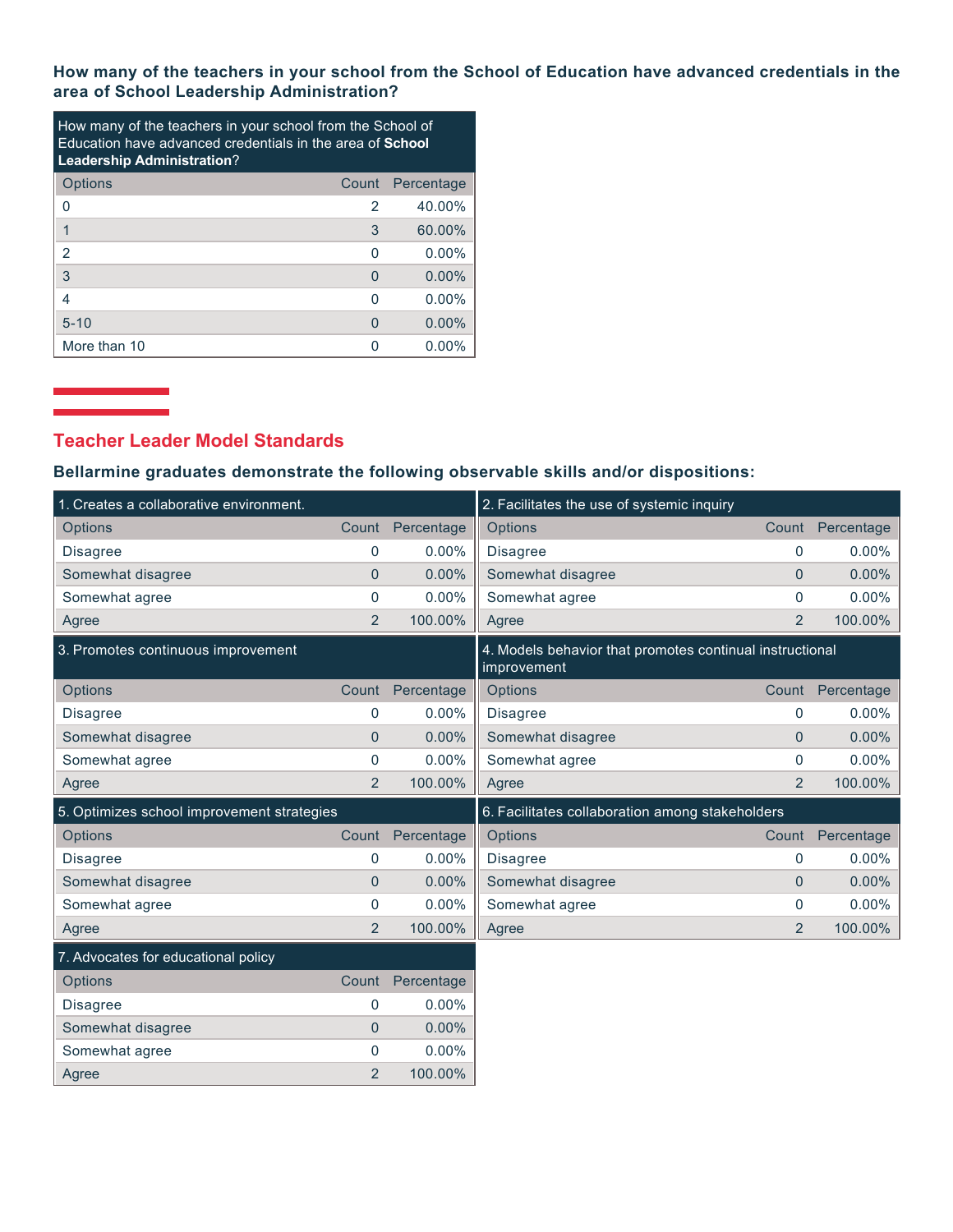## **Professional Standards of Educational Leaders**

# **Bellarmine graduates demonstrate the following observable skills and/or dispositions:**

| 1. Enacts core values of academic success for each student.                                         |                |            | 2. Demonstrates professional standards in all situations.                  |                |                  |
|-----------------------------------------------------------------------------------------------------|----------------|------------|----------------------------------------------------------------------------|----------------|------------------|
| <b>Options</b>                                                                                      | Count          | Percentage | Options                                                                    |                | Count Percentage |
| <b>Disagree</b>                                                                                     | $\mathbf 0$    | $0.00\%$   | Disagree                                                                   | $\mathbf{0}$   | $0.00\%$         |
| Somewhat disagree                                                                                   | $\overline{0}$ | 0.00%      | Somewhat disagree                                                          | $\overline{0}$ | 0.00%            |
| Somewhat agree                                                                                      | $\mathbf 0$    | 0.00%      | Somewhat agree                                                             | $\mathbf{1}$   | 33.33%           |
| Agree                                                                                               | 3              | 100.00%    | Agree                                                                      | $\overline{2}$ | 66.67%           |
| 3. Supports culturally responsive practices to promote student's<br>academic success.               |                |            | 4. Supports rigorous instruction to promote student's academic<br>success. |                |                  |
| <b>Options</b>                                                                                      | Count          | Percentage | Options                                                                    |                | Count Percentage |
| Disagree                                                                                            | 0              | $0.00\%$   | <b>Disagree</b>                                                            | 0              | $0.00\%$         |
| Somewhat disagree                                                                                   | $\mathbf{1}$   | 33.33%     | Somewhat disagree                                                          | $\overline{0}$ | 0.00%            |
| Somewhat agree                                                                                      | $\mathbf 0$    | 0.00%      | Somewhat agree                                                             | 1              | 33.33%           |
| Agree                                                                                               | $\overline{2}$ | 66.67%     | Agree                                                                      | $\overline{2}$ | 66.67%           |
| 5. Cultivates inclusive school community that promotes student's<br>academic success.               |                |            | 6. Demonstrates professional standards with school personnel.              |                |                  |
| Options                                                                                             | Count          | Percentage | Options                                                                    | Count          | Percentage       |
| <b>Disagree</b>                                                                                     | $\mathbf{0}$   | $0.00\%$   | <b>Disagree</b>                                                            | 0              | $0.00\%$         |
| Somewhat disagree                                                                                   | $\overline{0}$ | 0.00%      | Somewhat disagree                                                          | $\overline{0}$ | 0.00%            |
| Somewhat agree                                                                                      | 1              | 33.33%     | Somewhat agree                                                             | 1              | 33.33%           |
| Agree                                                                                               | $\overline{2}$ | 66.67%     | Agree                                                                      | $\overline{2}$ | 66.67%           |
| 7. Fosters a professional community of teachers and staff to<br>promote student's academic success. |                |            | 8. Engages with all stakeholders in mutually-beneficial ways               |                |                  |
| Options                                                                                             | Count          | Percentage | Options                                                                    |                | Count Percentage |
| <b>Disagree</b>                                                                                     | 0              | 0.00%      | <b>Disagree</b>                                                            | 0              | $0.00\%$         |
| Somewhat disagree                                                                                   | $\overline{0}$ | $0.00\%$   | Somewhat disagree                                                          | $\overline{0}$ | $0.00\%$         |
| Somewhat agree                                                                                      | 1              | 33.33%     | Somewhat agree                                                             | 1              | 33.33%           |
| Agree                                                                                               | $\overline{2}$ | 66.67%     | Agree                                                                      | $\overline{2}$ | 66.67%           |
| 9. Demonstrates the ability to manage resources well.                                               |                |            | 10. Practices continuous improvement                                       |                |                  |
| Options                                                                                             | Count          | Percentage | Options                                                                    | Count          | Percentage       |
| <b>Disagree</b>                                                                                     | 0              | $0.00\%$   | <b>Disagree</b>                                                            | 0              | $0.00\%$         |
| Somewhat disagree                                                                                   | $\mathbf{0}$   | 0.00%      | Somewhat disagree                                                          | $\overline{0}$ | 0.00%            |
| Somewhat agree                                                                                      | 1              | 33.33%     | Somewhat agree                                                             | 0              | 0.00%            |
| Agree                                                                                               | $\overline{2}$ | 66.67%     | Agree                                                                      | 3              | 100.00%          |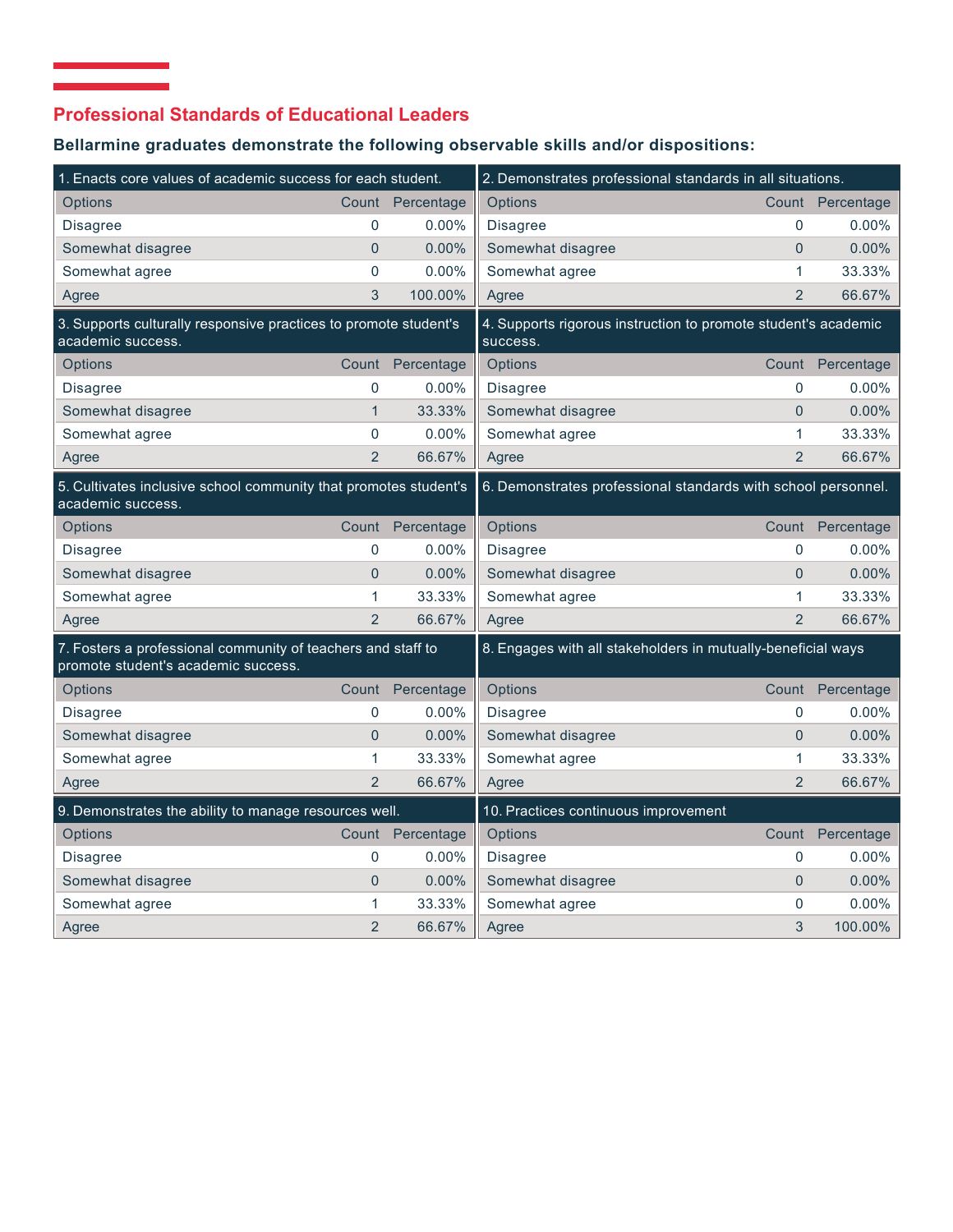## **International Literacy Association Standards**

 $\mathcal{L}_{\mathcal{A}}$  and  $\mathcal{L}_{\mathcal{A}}$  are the set of the set of the set of  $\mathcal{A}$ 

### **Bellarmine graduates demonstrate the following observable skills and/or dispositions:**

| 1. Demonstrates use of evidence-based foundations of literacy                        |                |            | 2. Evaluates evidence-based literacy instruction                         |                |            |
|--------------------------------------------------------------------------------------|----------------|------------|--------------------------------------------------------------------------|----------------|------------|
| <b>Options</b>                                                                       | Count          | Percentage | <b>Options</b>                                                           | Count          | Percentage |
| <b>Disagree</b>                                                                      | $\Omega$       | $0.00\%$   | <b>Disagree</b>                                                          | 0              | 0.00%      |
| Somewhat disagree                                                                    | $\Omega$       | $0.00\%$   | Somewhat disagree                                                        | $\Omega$       | 0.00%      |
| Somewhat agree                                                                       | 0              | $0.00\%$   | Somewhat agree                                                           | $\mathbf{0}$   | 0.00%      |
| Agree                                                                                | 2              | 100.00%    | Agree                                                                    | 2              | 100.00%    |
| 3. Utilizes appropriate assessment tools to measure student<br>literacy achievement. |                |            | 4. Creates learning environments that are inclusive for all<br>learners. |                |            |
| <b>Options</b>                                                                       | Count          | Percentage | Options                                                                  | Count          | Percentage |
| <b>Disagree</b>                                                                      | 0              | $0.00\%$   | <b>Disagree</b>                                                          | 0              | 0.00%      |
| Somewhat disagree                                                                    | $\Omega$       | $0.00\%$   | Somewhat disagree                                                        | $\Omega$       | 0.00%      |
| Somewhat agree                                                                       | $\Omega$       | $0.00\%$   | Somewhat agree                                                           | 0              | 0.00%      |
| Agree                                                                                | $\overline{2}$ | 100.00%    | Agree                                                                    | 2              | 100.00%    |
| 5. Utilizes multiple modes of literacy materials                                     |                |            | 6. Facilitates ongoing professional learning                             |                |            |
| <b>Options</b>                                                                       | Count          | Percentage | Options                                                                  | Count          | Percentage |
| <b>Disagree</b>                                                                      | $\Omega$       | $0.00\%$   | <b>Disagree</b>                                                          | 0              | 0.00%      |
| Somewhat disagree                                                                    | $\Omega$       | $0.00\%$   | Somewhat disagree                                                        | $\Omega$       | 0.00%      |
| Somewhat agree                                                                       | $\Omega$       | $0.00\%$   | Somewhat agree                                                           | 0              | 0.00%      |
| Agree                                                                                | $\overline{2}$ | 100.00%    | Agree                                                                    | $\overline{2}$ | 100.00%    |

### **Bellarmine graduates consistently demonstrate:**

| 1. Academic knowledge in their field. |       |            | 2. Subject matter in their licensure area. |       |            |
|---------------------------------------|-------|------------|--------------------------------------------|-------|------------|
| <b>Options</b>                        | Count | Percentage | Options                                    | Count | Percentage |
| <b>Disagree</b>                       |       | $0.00\%$   | <b>Disagree</b>                            |       | $0.00\%$   |
| Somewhat disagree                     | 0     | $0.00\%$   | Somewhat disagree                          |       | $0.00\%$   |
| Somewhat agree                        |       | 16.67%     | Somewhat agree                             |       | 16.67%     |
| Agree                                 | 5     | 83.33%     | Agree                                      |       | 83.33%     |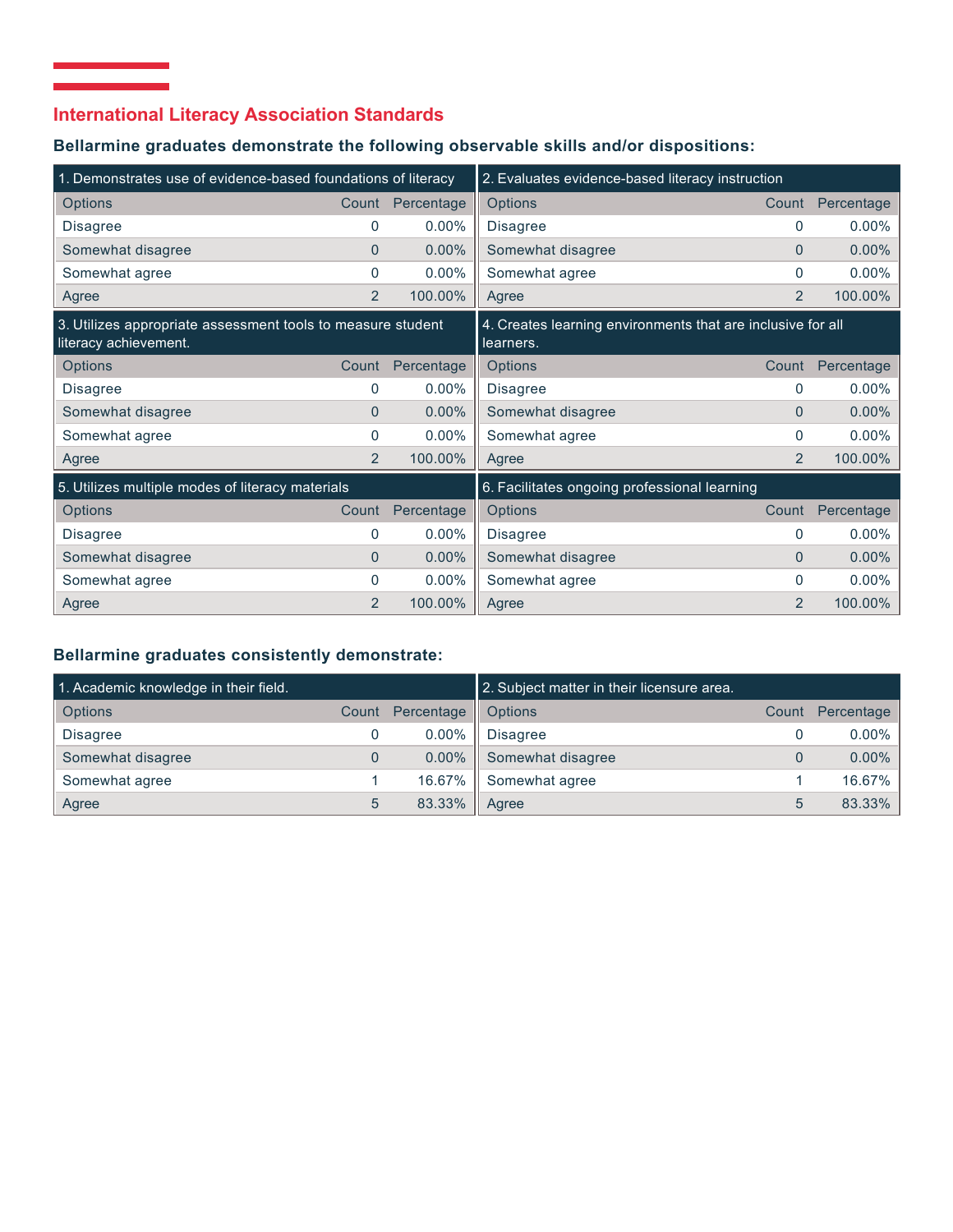## **How satisfied are you when you observe BU grads:**

| 1. Working with people of diverse backgrounds?                                                                |                |            | 2. Self-evaluating their overall performance with respect to<br>teaching Kentucky's learning goals? |              |                  |
|---------------------------------------------------------------------------------------------------------------|----------------|------------|-----------------------------------------------------------------------------------------------------|--------------|------------------|
| Options                                                                                                       | Count          | Percentage | Options                                                                                             |              | Count Percentage |
| <b>Dissatisfied</b>                                                                                           | 0              | 0.00%      | <b>Dissatisfied</b>                                                                                 | $\mathbf{0}$ | $0.00\%$         |
| Somewhat dissatisfied                                                                                         | $\overline{0}$ | 0.00%      | Somewhat dissatisfied                                                                               | 0            | 0.00%            |
| Somewhat satisfied                                                                                            | 0              | 0.00%      | Somewhat satisfied                                                                                  | 1            | 16.67%           |
| <b>Satisfied</b>                                                                                              | 6              | 100.00%    | Satisfied                                                                                           | 5            | 83.33%           |
| 3. Defining clear professional growth plans based on self-<br>assessment?                                     |                |            | 4. Collaborating with stakeholders to design, implement, and<br>support learning programs?          |              |                  |
| Options                                                                                                       | Count          | Percentage | Options                                                                                             |              | Count Percentage |
| <b>Dissatisfied</b>                                                                                           | 0              | 0.00%      | <b>Dissatisfied</b>                                                                                 | $\Omega$     | 0.00%            |
| Somewhat dissatisfied                                                                                         | $\mathbf{1}$   | 16.67%     | Somewhat dissatisfied                                                                               | $\Omega$     | 0.00%            |
| Somewhat satisfied                                                                                            | 0              | 0.00%      | Somewhat satisfied                                                                                  | 1            | 16.67%           |
| Satisfied                                                                                                     | 5              | 83.33%     | Satisfied                                                                                           | 5            | 83.33%           |
| 5. Responding to student behavior in ways that are both<br>appropriate and respectful of students?            |                |            | 6. Creating a class environment that is both emotionally and<br>physically safe for all students?   |              |                  |
| Options                                                                                                       | Count          | Percentage | Options                                                                                             |              | Count Percentage |
| <b>Dissatisfied</b>                                                                                           | 0              | 0.00%      | <b>Dissatisfied</b>                                                                                 | 0            | 0.00%            |
| Somewhat dissatisfied                                                                                         | $\Omega$       | 0.00%      | Somewhat dissatisfied                                                                               | $\Omega$     | 0.00%            |
| Somewhat satisfied                                                                                            | 1              | 16.67%     | Somewhat satisfied                                                                                  | 1            | 16.67%           |
| Satisfied                                                                                                     | 5              | 83.33%     | Satisfied                                                                                           | 5            | 83.33%           |
| 7. Demonstrating a sense of social, moral and ethical<br>responsibilities as they relate to his or her field? |                |            | 8. Communicating learning assessment results to all<br>stakeholders?                                |              |                  |
| Options                                                                                                       | Count          | Percentage | Options                                                                                             | Count        | Percentage       |
| <b>Dissatisfied</b>                                                                                           | 0              | $0.00\%$   | <b>Dissatisfied</b>                                                                                 | $\mathbf{0}$ | $0.00\%$         |
| Somewhat dissatisfied                                                                                         | $\overline{0}$ | 0.00%      | Somewhat dissatisfied                                                                               | $\mathbf{1}$ | 16.67%           |
| Somewhat satisfied                                                                                            | 1              | 16.67%     | Somewhat satisfied                                                                                  | 1            | 16.67%           |
| <b>Satisfied</b>                                                                                              | 5              | 83.33%     | Satisfied                                                                                           | 4            | 66.67%           |
| 9. Understanding the impact of effective teaching on the success<br>of your school and community?             |                |            | 10. Using technology to collect data and evaluate instructional<br>practice?                        |              |                  |
| Options                                                                                                       | Count          | Percentage | Options                                                                                             | Count        | Percentage       |
| Dissatisfied                                                                                                  | 0              | $0.00\%$   | <b>Dissatisfied</b>                                                                                 | $\Omega$     | $0.00\%$         |
| Somewhat dissatisfied                                                                                         | $\overline{0}$ | 0.00%      | Somewhat dissatisfied                                                                               | $\Omega$     | 0.00%            |
| Somewhat satisfied                                                                                            | 1              | 16.67%     | Somewhat satisfied                                                                                  | 1            | 16.67%           |
| <b>Satisfied</b>                                                                                              | 5              | 83.33%     | Satisfied                                                                                           | 5            | 83.33%           |

## **How likely are you to:**

| 1. Recommend a BU grad to another school administrator? |       |            | 2. Hire another BU grad based on your previous/current<br>experience? |       |            |
|---------------------------------------------------------|-------|------------|-----------------------------------------------------------------------|-------|------------|
| <b>Options</b>                                          | Count | Percentage | Options                                                               | Count | Percentage |
| Unlikely                                                | 0     | $0.00\%$   | Unlikely                                                              |       | $0.00\%$   |
| Somewhat unlikely                                       | 0     | $0.00\%$   | Somewhat unlikely                                                     |       | $0.00\%$   |
| Somewhat likely                                         | 0     | $0.00\%$   | Somewhat likely                                                       |       | $0.00\%$   |
| Likely                                                  | 6     | 100.00%    | Likely                                                                | 6     | 100.00%    |